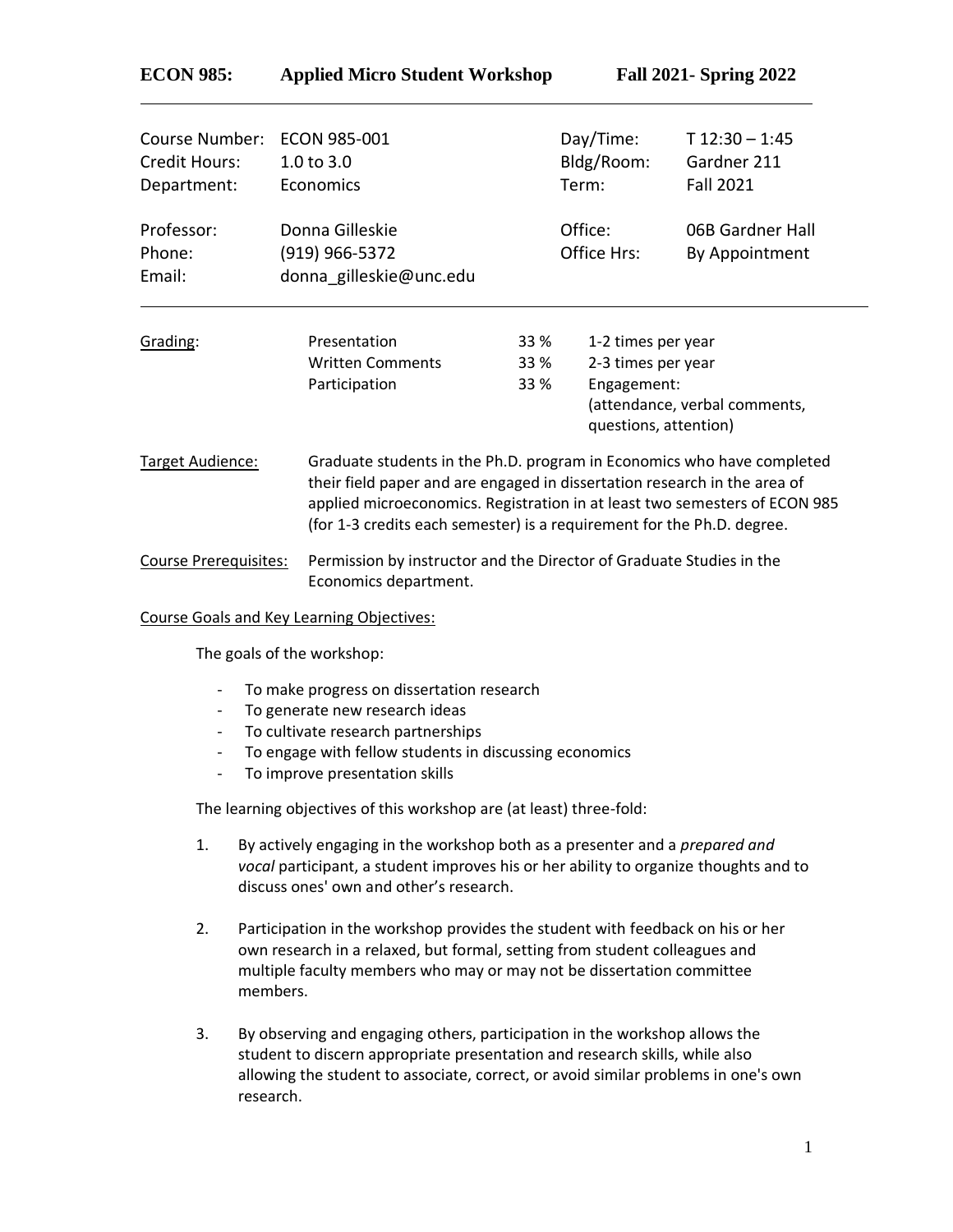All student participants are required to present at least once during the Fall or Spring semester. Dr. Gilleskie will assign dates to each participant based on dissertation progress, proposal status, and job market participation. Length of presentation will depend on year in program, progress to degree, and practice needs.

- If you are the only "speaker" listed, then you should prepare a 1-hour long presentation.
- If there are two speakers, then each should prepare a 30-minute presentation.
- If there are three speakers, then each has 20 minutes.
- And the four speaker days are for "elevator pitches" of your current work (and to update us on where you are before the semester ends for break).

Speakers should email a description of your work, your current questions (to which you seek advice), and slides (if available) to all student and faculty participants on the *Wednesday* before the Tuesday presentation.

Student participants will also provide comments on the research of the presenter when the student is assigned to be a super reader. Super reader assignments are made by the instructor at the beginning of the semester. In addition, you are encouraged to provide comments for every presenter. Please read the materials provided before the presentation and bring written comments to the presentation. On the day of the presentation turn the comments in to Dr. Gilleskie, who will read them and distribute them to the presenter.

As a super reader, your written evaluation should be prepared like a referee report on a journal submission. Dr. Gilleskie has examples if you would like to see some. It is expected that you will provide detailed comments on the assigned paper; these comments should be substantive with regard to the economic content and modeling as well as constructive with regard to grammar and style. Students (and myself) will know who provides good comments and who does not. Provide the type of detail that you'd like to receive yourself.

In addition to the required presentation of own research at least once during the semester and weekly active written participation, you are expected to participate vocally during each presentation. Purpose: to practice asking questions, to get some of your own questions answered, and to push the student presenter to address a concern you might have.

We also encourage preliminary oral exams (defense of the prospectus) and final oral exams (defense of the dissertation) for applied micro students to be scheduled as part of the workshop.

- Final Exams: There is no final exam in this course. Graduate courses are not required to have final exams.
- Course Policies: Regular attendance is expected and will be accounted for in the assignment of grades. Written comments are accepted and expected, even if late.
- Course Resources: Reading for the course consist of the presenter's materials and will be distributed on Wednesday before the Tuesday presentation. If a presenter does not provide the paper in a timely manner, he/she should not expect written feedback from student participants.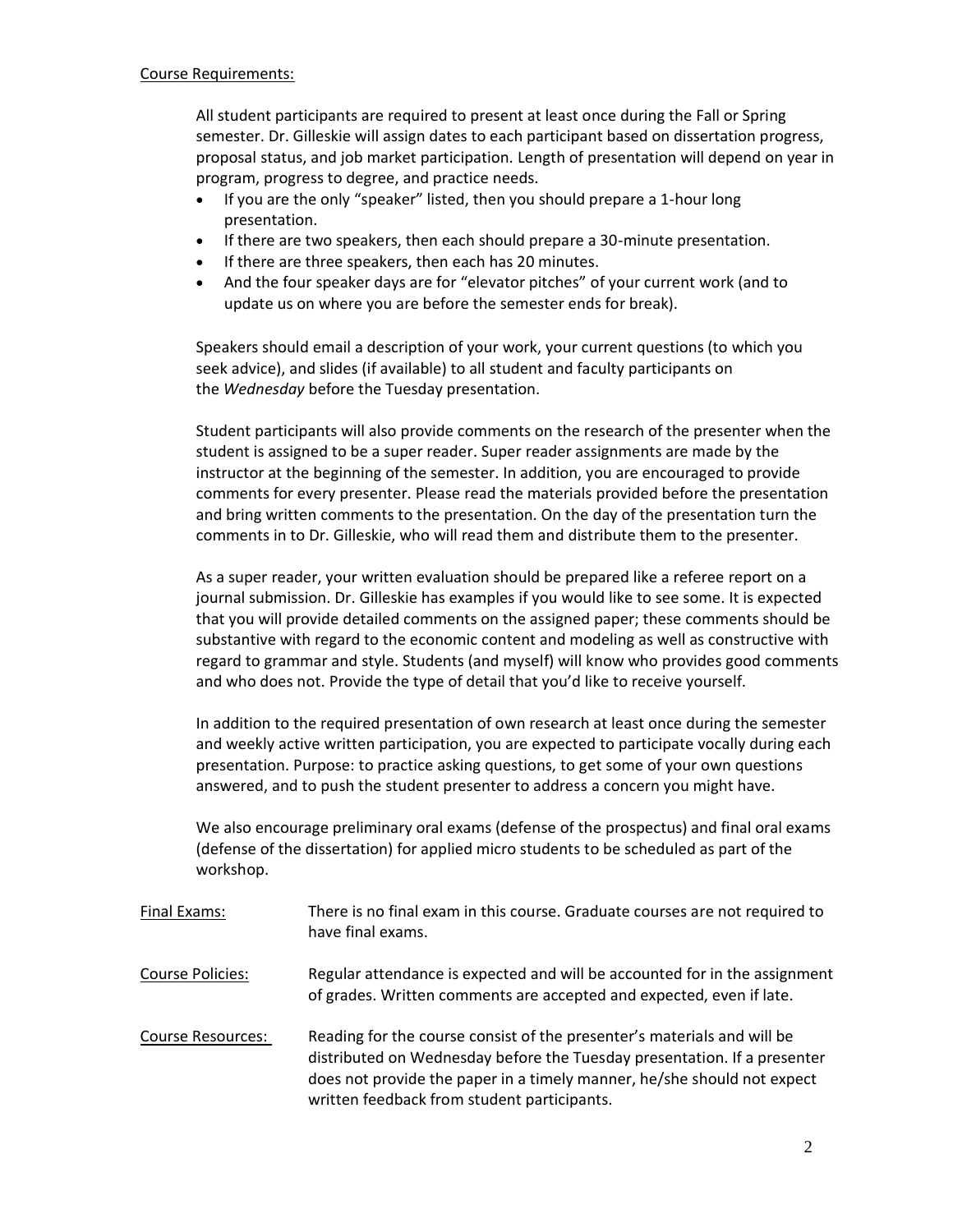- Honor Code: I expect all students to follow the guidelines of the UNC honor code. In particular, students are expected to refrain from "lying, cheating, or stealing" in the academic context. You can read more about the honor code at [honor.unc.edu.](https://studentconduct.unc.edu/honor-system)
- Time Table: The scheduled presentation dates, times, and locations are provided by the instructor. For now, I will email them, and eventually they may be available in other formats.
- Syllabus Changes: The facilitator of this course reserves the right to make modifications to the presentation schedule (dates, times, and locations) in the event that a presenter cancels. Any such changes will be announced as early as possible so that participants may adjust their schedules.
- Resources: **Counseling and Psychological Services**: CAPS is strongly committed to addressing the mental health needs of a diverse student body through timely access to consultation and connection to clinically appropriate services, whether for short or long-term needs. Go to their website: <https://caps.unc.edu/> or visit their facilities on the third floor of the Campus Health Services building for a walk-in evaluation to learn more.

**Accessibility Resources & Services**: The University of North Carolina at Chapel Hill facilitates the implementation of reasonable accommodations, including resources and services, for students with disabilities, chronic medical conditions, a temporary disability or pregnancy complications resulting in barriers to fully accessing University courses, programs and activities. Accommodations are determined through the Office of Accessibility Resources and Service (ARS) for individuals with documented qualifying disabilities in accordance with applicable state and federal laws. See the ARS Website for contact information: [https://ars.unc.edu](https://ars.unc.edu/) or email [ars@unc.edu.](mailto:ars@unc.edu)

**Title IX Resources:** Any student who is impacted by discrimination, harassment, interpersonal (relationship) violence, sexual violence, sexual exploitation, or stalking is encouraged to seek resources on campus or in the community. Reports can be made online to the EOC at [https://eoc.unc.edu/report-an-incident/.](https://eoc.unc.edu/report-an-incident/) Please contact the University's Title IX Coordinator (Elizabeth Hall, interim – [titleixcoordinator@unc.edu\)](mailto:titleixcoordinator@unc.edu), Report and Response Coordinators in the Equal Opportunity and Compliance Office [\(reportandresponse@unc.edu\)](mailto:reportandresponse@unc.edu), Counseling and Psychological Services (confidential), or the Gender Violence Services Coordinators [\(gvsc@unc.edu;](mailto:gvsc@unc.edu) confidential) to discuss your specific needs. Additional resources are available at [safe.unc.edu.](https://safe.unc.edu/)